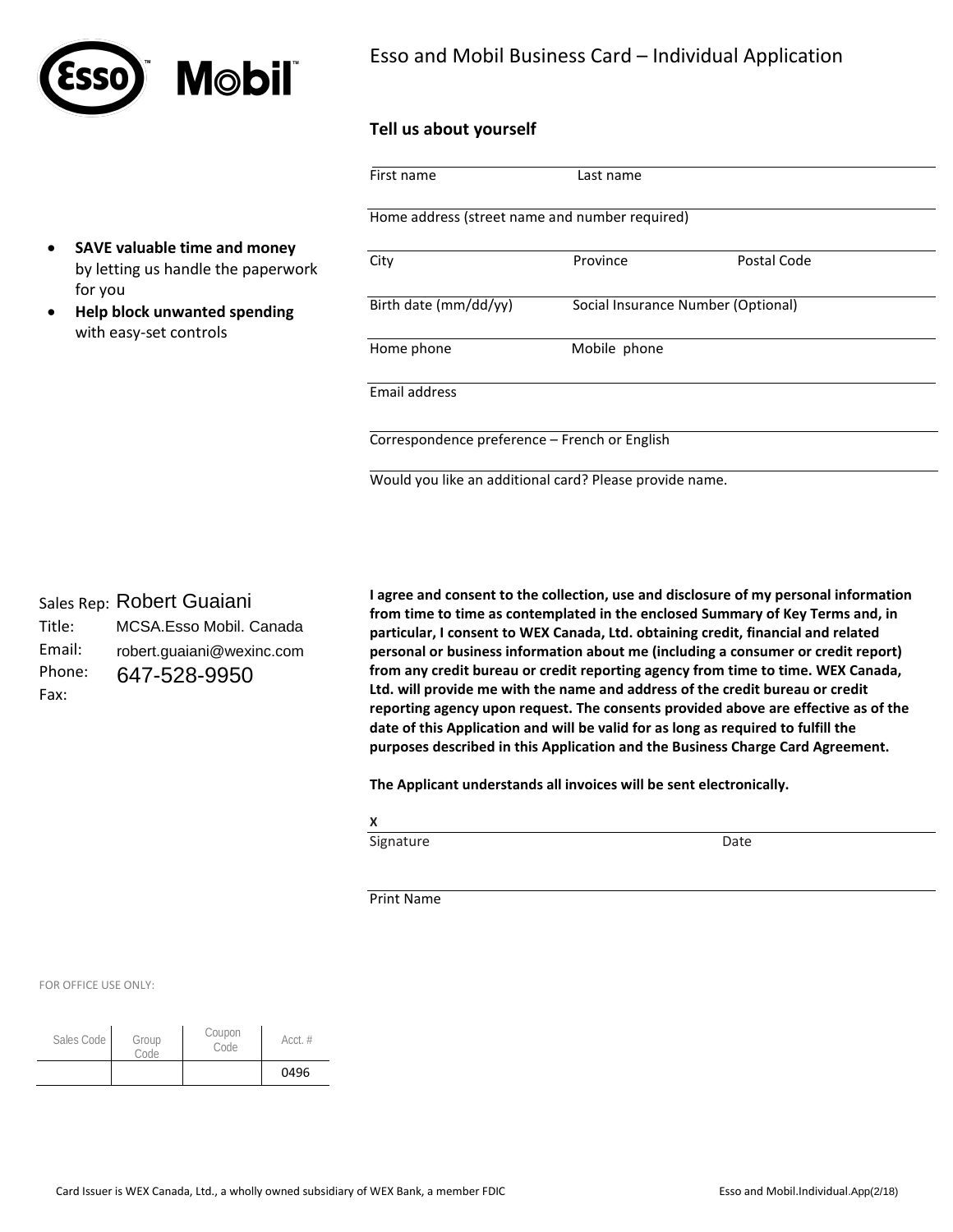# **SUMMARY OF KEY TERMS OF CREDIT AGREEMENT**

**Privacy Notice**: I authorize WEX Canada, Ltd. as the card issuer ("Issuer") to collect, use and disclose the information I have provided on this application, as well my credit bureau reports, as necessary to: (1) verify my identity; (2) evaluate my current and ongoing creditworthiness and consider this application for credit ; (3) administer, review or collect on the account; and (4) detect and prevent fraud and other unlawful activity, fulfil legal, regulatory and self-regulatory requirements and for other purposes as permitted or required by law. If I voluntarily provide my Social Insurance Number, I acknowledge that I am doing so to ensure the credit bureau information accurately refers to me. I agree that I may be contacted at the contact information that I have provided for the purposes of processing this Application, or if approved for an Account to discuss matters related to my Account. In the event that the account is not paid as agreed, Issuer may report my liability (personally and, for Corporate Accounts) to credit bureaus or others that may lawfully receive such information. The file containing my personal information will be maintained on the Issuer's servers and will be accessible by authorized employees, representatives and agents. To request access to, or correction of, my personal information, or to ask any questions (including with respect to the Issuer's use of service providers located outside of Canada) I may contact the Chief Compliance Officer for Issuer at (800)-842-0075.

I understand that I will be provided with the full terms associated with my Account which are provided with the cards. Use of any card issued pursuant to this application confirms my agreement to said terms and conditions.

**Federal Compliance:** Issuer complies with Federal Law which requires all financial institutions to obtain, verify and record information that identifies each company or person who opens an account. What this means for you: when you open an account, we will ask for your name, address, date of birth, and other information that will allow us to identify you. We may also ask to see your driver's license and other identifying documents.

### **Individual Program Disclosure Statement for Canada (except the Province of Quebec)**

### **This Disclosure Statement is effective as of the following date: April 1, 2018**

The following is a summary of certain terms of the WEX Canada Fleet Charge Card Agreement (the "Agreement") that apply to the charge card account opened for me by WEX Canada. The disclosures set out below form part of the terms of the Agreement and are subject to change in accordance with the Agreement. Capitalized terms used by not defined below have the meanings given to them in the Agreement.

- Aggregate Credit Limit: Once approved for an Account, WEX Canada will provide the Account Holder with an Aggregate Credit Limit. This limit is disclosed to Account Holders as part of their approval notice and in addition, is provided on the Account Holders' billing statement. In addition, Account Holders may use the online product provided by WEX Canada to view their current Aggregate Credit Limit on their Account.
- Interest Calculation: As set forth in the Agreement, Interest will apply on the first day following the date a payment is due and is not posted to the Account. Interest will be calculated by determining the total balance due on the date the Account becomes delinquent. The total balance due includes any additional charges and credits posted to the Account since the last billing cycle through the date the past due payment is applied or the close of the next business cycle, whichever happens first, and then subtracting any payments and/or credits entered during that period for Account Holder reported disputes or otherwise. The total balance due will be multiplied by the Periodic Rate to determine the interest charge. If a payment is not received by the payment due date and the balance due is less than ten dollars (\$10), interest will not apply and the balance will carry forward to the following billing cycle. If additional charges are posted to the account, including other fees, and the new balance exceeds ten dollars (\$10), interest will be assessed on the new balance upon payment default.
- Occasionally, WEX Canada may offer additional optional products or services that may be charged against your Account. Any applicable fees for these optional services will be provided in advance at the time of your enrollment for such service. These are optional services and you are not required to use them to use your Account.